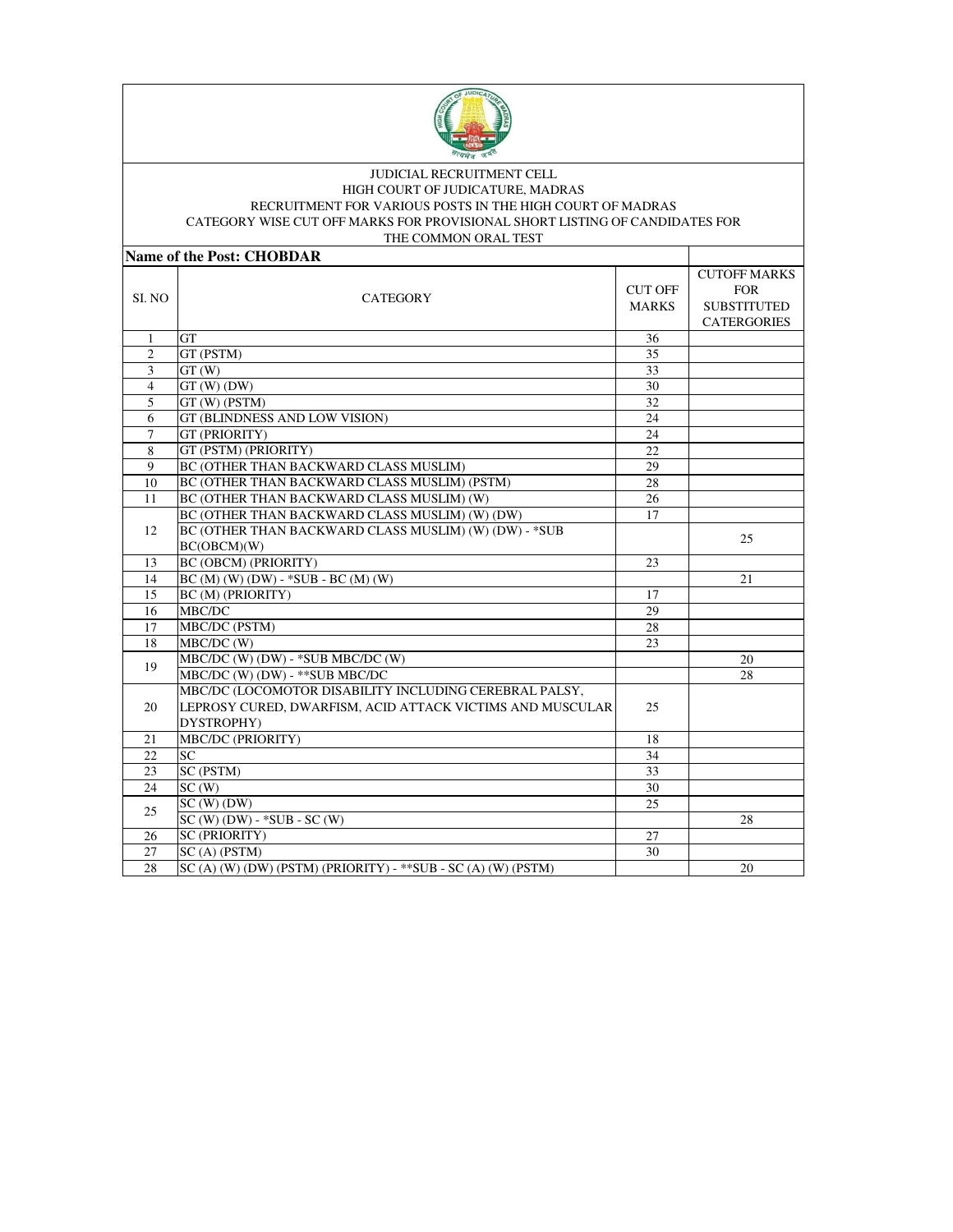| Name of the Post: OFFICE ASSISTANT |                                                                                                                                          |                                |                                                         |  |
|------------------------------------|------------------------------------------------------------------------------------------------------------------------------------------|--------------------------------|---------------------------------------------------------|--|
| SI. NO                             | <b>CATEGORY</b>                                                                                                                          | <b>CUT OFF</b><br><b>MARKS</b> | <b>CUTOFF MARKS</b><br><b>FOR</b><br><b>SUBSTITUTED</b> |  |
|                                    |                                                                                                                                          |                                | CATERGORIES                                             |  |
| 1                                  | GT                                                                                                                                       | 35                             |                                                         |  |
| 2                                  | GT (PSTM)                                                                                                                                | 34                             |                                                         |  |
| 3                                  | GT(W)                                                                                                                                    | 33                             |                                                         |  |
| $\overline{4}$                     | $GT(W)$ $(DW)$                                                                                                                           | 30                             |                                                         |  |
| 5                                  | GT (W) (PSTM)                                                                                                                            | 32                             |                                                         |  |
| 6                                  | GT (BLINDNESS & LOW VISION)                                                                                                              | 30                             |                                                         |  |
| $\tau$                             | GT (LOCOMOTOR DISABILITY INCLUDING CEREBRAL PALSY, LEPROSY<br>CURED, DWARFISM, ACID ATTACK VICTIMS AND MUSCULAR<br>DYSTROPHY) (PRIORITY) | 31                             |                                                         |  |
| 8                                  | GT (AUTISM, INTELLECTUAL DISABILITY, SPECIFIC LEARNING<br>DISABILITY MENTAL ILLNESS / MULTIPLE DISABILITY) (PRIORITY)                    | 26                             |                                                         |  |
| 9                                  | GT (W) (DEAF & HARD OF HEARING)                                                                                                          | 30                             |                                                         |  |
| 10                                 | GT (PRIORITY)                                                                                                                            | 16                             |                                                         |  |
| 11                                 | GT (PSTM) (PRIORITY)                                                                                                                     | 24                             |                                                         |  |
| 12                                 | BC (OBCM)                                                                                                                                | 31                             |                                                         |  |
| 13                                 | BC (OBCM) (PSTM)                                                                                                                         | 30                             |                                                         |  |
| 14                                 | BC (OBCM) (W)                                                                                                                            | 29                             |                                                         |  |
| 15                                 | BC (OBCM) (W) (DW)                                                                                                                       | 21                             |                                                         |  |
| 16                                 | BC (OBCM) (W) (PSTM)                                                                                                                     | 28                             |                                                         |  |
| 17                                 | BC (OBCM) (W) (DW) (PSTM)                                                                                                                | 17                             |                                                         |  |
|                                    | BC (OBCM) (W) (DW) (PSTM) *SUB - BC(OBCM)(W)(DW)                                                                                         |                                | 20                                                      |  |
| 18                                 | BC (OBCM) (BLINDNESS & LOW VISION)                                                                                                       | 27                             |                                                         |  |
| 19                                 | BC (OBCM) (DEAF & HARD HEARING)                                                                                                          | 22                             |                                                         |  |
| 20                                 | BC (OBCM) (W) (AUTISM, INTELLECTUAL DISABILITY, SPECIFIC<br>LEARNING DISABILITY MENTAL ILLNESS / MULTIPLE DISABILITY)                    | 20                             |                                                         |  |
| 21                                 | <b>BC (OBCM) (PRIORITY)</b>                                                                                                              | 24                             |                                                         |  |
| 22                                 | BC (OBCM) (AUTISM, INTELLECTUAL DISABILITY, SPECIFIC LEARNING<br>DISABILITY MENTAL ILLNESS / MULTIPLE DISABILITY) (PRIORITY)             | 21                             |                                                         |  |
| 23                                 | BC (OBCM) (PSTM) (PRIORITY)                                                                                                              | 19                             |                                                         |  |
| 24                                 | BC(M)                                                                                                                                    | 30                             |                                                         |  |
| 25                                 | BC(M) (PSTM)                                                                                                                             | 29                             |                                                         |  |
| 26                                 | $BC(M)$ (W)                                                                                                                              | 27                             |                                                         |  |
| 27                                 | $BC(M)$ (W) (DW)                                                                                                                         | 19                             |                                                         |  |
|                                    | $BC(M)$ (W) (DW) - *SUB - BC (M) (W)                                                                                                     |                                | 26                                                      |  |
| 28                                 | <b>BC(M) (PRIORITY)</b>                                                                                                                  | 18                             |                                                         |  |
| 29                                 | BC(M) (W) (PRIORITY) - *SUB - BC (M) (W)                                                                                                 |                                | 25                                                      |  |
| 30                                 | MBC/DC                                                                                                                                   | 31                             |                                                         |  |
| $\overline{31}$                    | MBC/DC (PSTM)                                                                                                                            | 30                             |                                                         |  |
| 32                                 | MBC/DC (W)                                                                                                                               | 29                             |                                                         |  |
| 33                                 | MBC/DC (W)(DW)                                                                                                                           | 16                             |                                                         |  |
|                                    | MBC/DC (W) (DW) *SUB - MBC/DC(W)                                                                                                         |                                | 28                                                      |  |
| 34                                 | MBC/DC (W) (PSTM)<br>MBC/DC (BLINDNESS & LOW VISION)                                                                                     | 28                             |                                                         |  |
| 35<br>36                           | MBC/DC (DEAF AND HARD OF HEARING)                                                                                                        | 27<br>22                       |                                                         |  |
|                                    | MBC/DC (LOCOMOTOR DISABILITY INCLUDING CEREBRAL PALSY,                                                                                   |                                |                                                         |  |
| 37                                 | LEPROSY CURED, DWARFISM, ACID ATTACK VICTIMS AND MUSCULAR<br>DYSTROPHY)                                                                  | 28                             |                                                         |  |
| 38                                 | <b>MBC/DC (PRIORITY)</b>                                                                                                                 | 24                             |                                                         |  |
| 39                                 | MBC/DC (PSTM) (PRIORITY)                                                                                                                 | 19                             |                                                         |  |
| 40                                 | SC                                                                                                                                       | 32                             |                                                         |  |
| 41                                 | SC (PSTM)                                                                                                                                | 31                             |                                                         |  |
| 42                                 | SC(W)                                                                                                                                    | 30                             |                                                         |  |
|                                    | $SC(W)$ (DW)                                                                                                                             | 18                             |                                                         |  |
| 43                                 | $SC(W)$ (DW) $*SUB - SC(W)$                                                                                                              |                                | 29                                                      |  |
| 44                                 | SC(W) (PSTM)                                                                                                                             | 29                             |                                                         |  |
| 45                                 | <b>SC (PRIORITY)</b>                                                                                                                     | 28                             |                                                         |  |
| 46                                 | SC (PSTM) (PRIORITY)                                                                                                                     | 27                             |                                                         |  |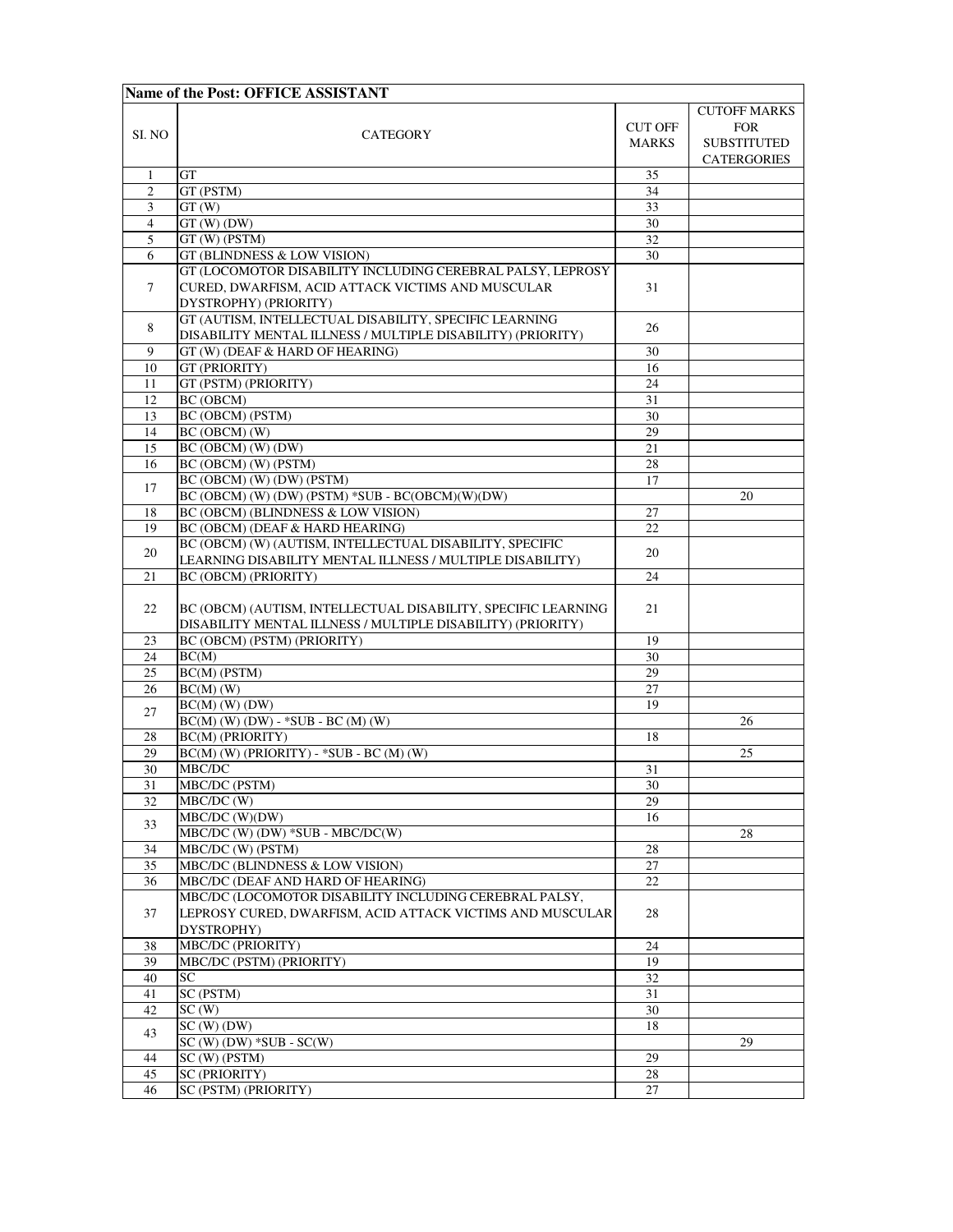| 47 | SC (LOCOMOTOR DISABILTIY INCLUDING CEREBRAL PALSY, LEPROSY<br>CURED, DWARFISM, ACID ATTACK VICTIMS AND MUSCULAR<br>DYSTROPHY) (PRIORITY) | 26 |    |
|----|------------------------------------------------------------------------------------------------------------------------------------------|----|----|
| 48 | SC(A)                                                                                                                                    | 32 |    |
| 49 | $SC(A)$ (PSTM)                                                                                                                           | 30 |    |
| 50 | $SC(A)$ (W) (PSTM)                                                                                                                       | 29 |    |
| 51 | SC(A) (PRIORITY)                                                                                                                         | 22 |    |
| 52 | $SC(A)$ (W) (PRIORITY)                                                                                                                   | 25 |    |
| 53 | $SC(A)$ (W) (DW) (PSTM) (PRIORITY) - *SUB - SC (A) (W) (PSTM)<br>(PRIORITY)                                                              |    | 16 |
| 54 | <b>ST</b>                                                                                                                                | 31 |    |
| 55 | <b>ST (PSTM) (PRIORITY)</b>                                                                                                              | 22 |    |
| 56 | ST (W) (DW) (PSTM) (PRIORITY) - *SUB - ST (W) (PSTM)                                                                                     |    | 19 |

| Name of the Post: WATERMAN      |                      |                         |                                                                               |  |
|---------------------------------|----------------------|-------------------------|-------------------------------------------------------------------------------|--|
| SI. NO                          | <b>CATEGORY</b>      | CUT OFF<br><b>MARKS</b> | <b>CUTOFF MARKS</b><br><b>FOR</b><br><b>SUBSTITUTED</b><br><b>CATERGORIES</b> |  |
|                                 | <b>GT (PRIORITY)</b> | 16                      |                                                                               |  |
| Name of the Dost. ROOK DESTODED |                      |                         |                                                                               |  |

| <b>IName of the Post: BOOK RESTORER</b> |                                                                   |                |                                   |  |
|-----------------------------------------|-------------------------------------------------------------------|----------------|-----------------------------------|--|
| SL NO                                   | <b>CATEGORY</b>                                                   | <b>CUT OFF</b> | <b>CUTOFF MARKS</b><br><b>FOR</b> |  |
|                                         |                                                                   | <b>MARKS</b>   | <b>SUBSTITUTED</b>                |  |
|                                         |                                                                   |                | <b>CATERGORIES</b>                |  |
|                                         | <b>IGT (PRIORITY)</b>                                             | 24             |                                   |  |
|                                         | SC (A) (W) (DW) (PSTM) (PRIORITY)                                 | 26             |                                   |  |
|                                         | $SC(A)$ (W) (DW) (PSTM) (PRIORITY) - *SUB - SC (A) (W) (PRIORITY) |                | 25                                |  |

| Name of the Post: COOK |                 |                                |                                                                               |  |
|------------------------|-----------------|--------------------------------|-------------------------------------------------------------------------------|--|
| SI. NO                 | <b>CATEGORY</b> | <b>CUT OFF</b><br><b>MARKS</b> | <b>CUTOFF MARKS</b><br><b>FOR</b><br><b>SUBSTITUTED</b><br><b>CATERGORIES</b> |  |
|                        |                 | 20                             |                                                                               |  |

| <b>Name of the Post: LIBRARY ATTENDANT</b> |                                                                        |                                |                                                         |
|--------------------------------------------|------------------------------------------------------------------------|--------------------------------|---------------------------------------------------------|
| SI. NO                                     | <b>CATEGORY</b>                                                        | <b>CUT OFF</b><br><b>MARKS</b> | <b>CUTOFF MARKS</b><br><b>FOR</b><br><b>SUBSTITUTED</b> |
|                                            |                                                                        |                                | <b>CATERGORIES</b>                                      |
|                                            | $GT(W)$ (DW)                                                           | 32                             |                                                         |
| 2                                          | GT (PRIORITY)                                                          | 24                             |                                                         |
| 3                                          | <b>BC (OBCM) (PRIORITY)</b>                                            | 17                             |                                                         |
| 4                                          | MBC/DC (PRIORITY)                                                      | 30                             |                                                         |
|                                            | <b>SC (PRIORITY)</b>                                                   | 25                             |                                                         |
|                                            | SC (A) (W) (DW) (PSTM) (PRIORITY)                                      | 18                             |                                                         |
| 6                                          | $SC(A)$ (W) (DW) (PSTM) (PRIORITY) - *SUB - SC (A) (W) (DW) (PRIORITY) |                                | 25                                                      |